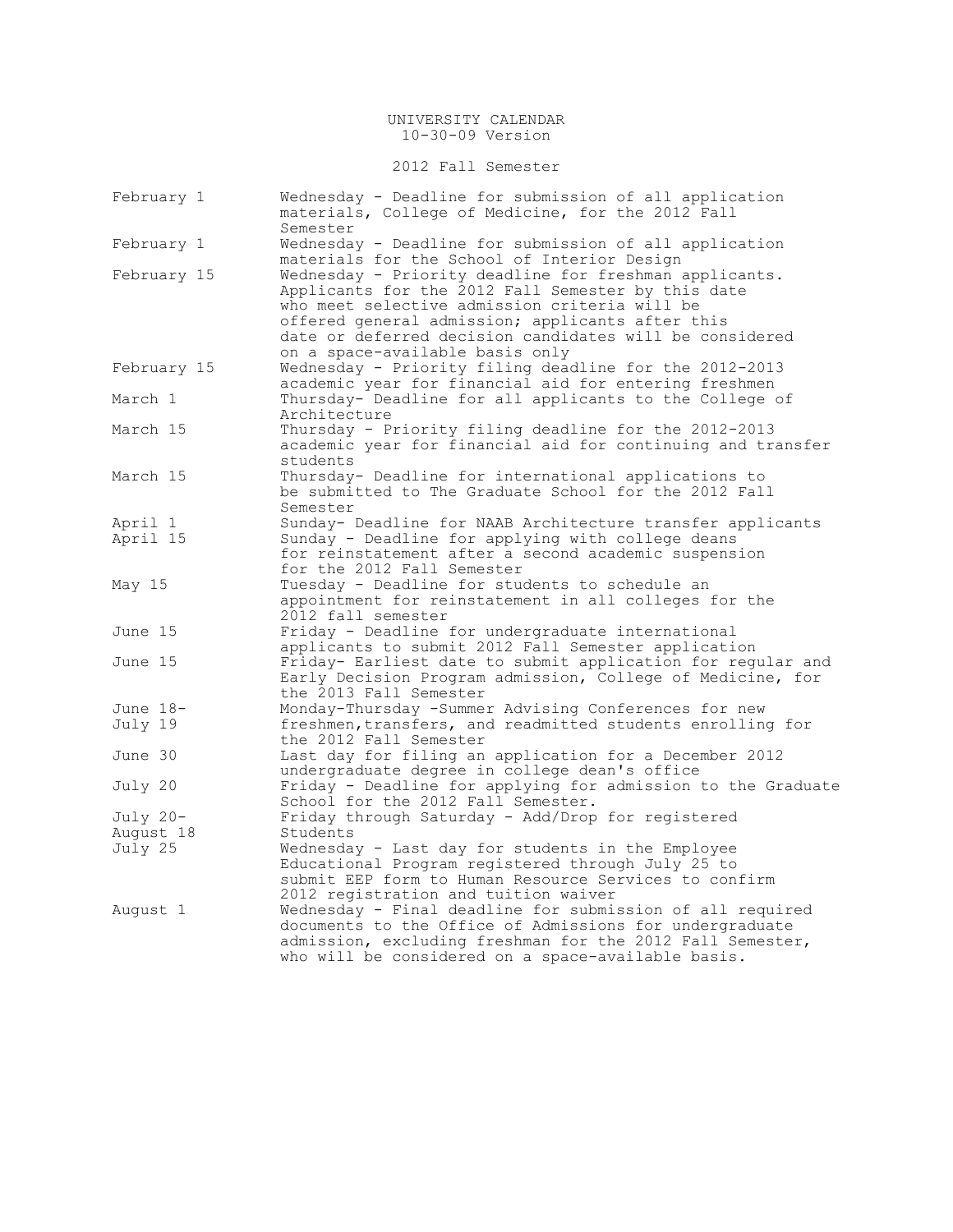2012 Fall Semester

| August 1     | Wednesday - Deadline for application for Early<br>Decision Program, College of Medicine, for the 2013<br>Fall Semester                                                                                                                  |
|--------------|-----------------------------------------------------------------------------------------------------------------------------------------------------------------------------------------------------------------------------------------|
| August 14-20 | Tuesday through Monday - Registration for new program<br>graduate students                                                                                                                                                              |
| August 14-20 | Tuesday through Monday - Fall registration for new<br>undergraduate and new program graduate students who<br>entered the University in either the 2012 Four-Week<br>Intersession or Eight-Week Summer Session                           |
| August 16-20 | Thursday through Monday - Fall registration for new<br>post-baccalaureate students admitted for the Four-<br>Week Intersession, Eight-Week Summer Session or Fall<br>Semester                                                           |
| August 17    | Friday - Advising Conference and Registration for new<br>international students who have been cleared for<br>admission but did not priority register                                                                                    |
| August 18-21 | Saturday through Tuesday - KY Welcome for all<br>new undergraduate students                                                                                                                                                             |
| August 20    | Monday - Advising Conference and Registration for new<br>freshmen and transfer students who have been cleared for<br>admission but did not priority register including<br>registration for Evening and Weekend                          |
| August 20-21 | Monday and Tuesday - Opening-of-term add/drop for<br>registered students                                                                                                                                                                |
| August 20-24 | Monday through Friday - Approved time period for<br>students to change academic majors (note: please<br>check with college for admission deadline)                                                                                      |
| August 21    | Tuesday - Last day a student may officially drop a<br>course or cancel registration with the University<br>Registrar for a full refund of fees                                                                                          |
| August 21    | Tuesday - Advising Conference and Registration for<br>readmission and non-degree students who have been cleared<br>for admission but did not priority register including<br>registration for Evening and Weekend                        |
| August 22    | Wednesday - Payment deadline of registration fees<br>and/or housing and dining fees-if total amount due is<br>not paid as indicated on the account statement, a late<br>payment fee of 1.25% of the amount past due will be<br>assessed |
| August 22    | Wednesday - First day of classes                                                                                                                                                                                                        |
| August 22-   | Wednesday through Tuesday - Late registration for                                                                                                                                                                                       |
| August 28    | returning students who did not priority register and<br>new applicants cleared late for admission. A late<br>fee is assessed students who register late                                                                                 |
| August 28    | Tuesday - Last day to add a class for the 2012<br>Fall Semester                                                                                                                                                                         |
| August 28    | Tuesday - Last day to officially withdraw from the<br>University or reduce course load and receive an 80<br>percent refund                                                                                                              |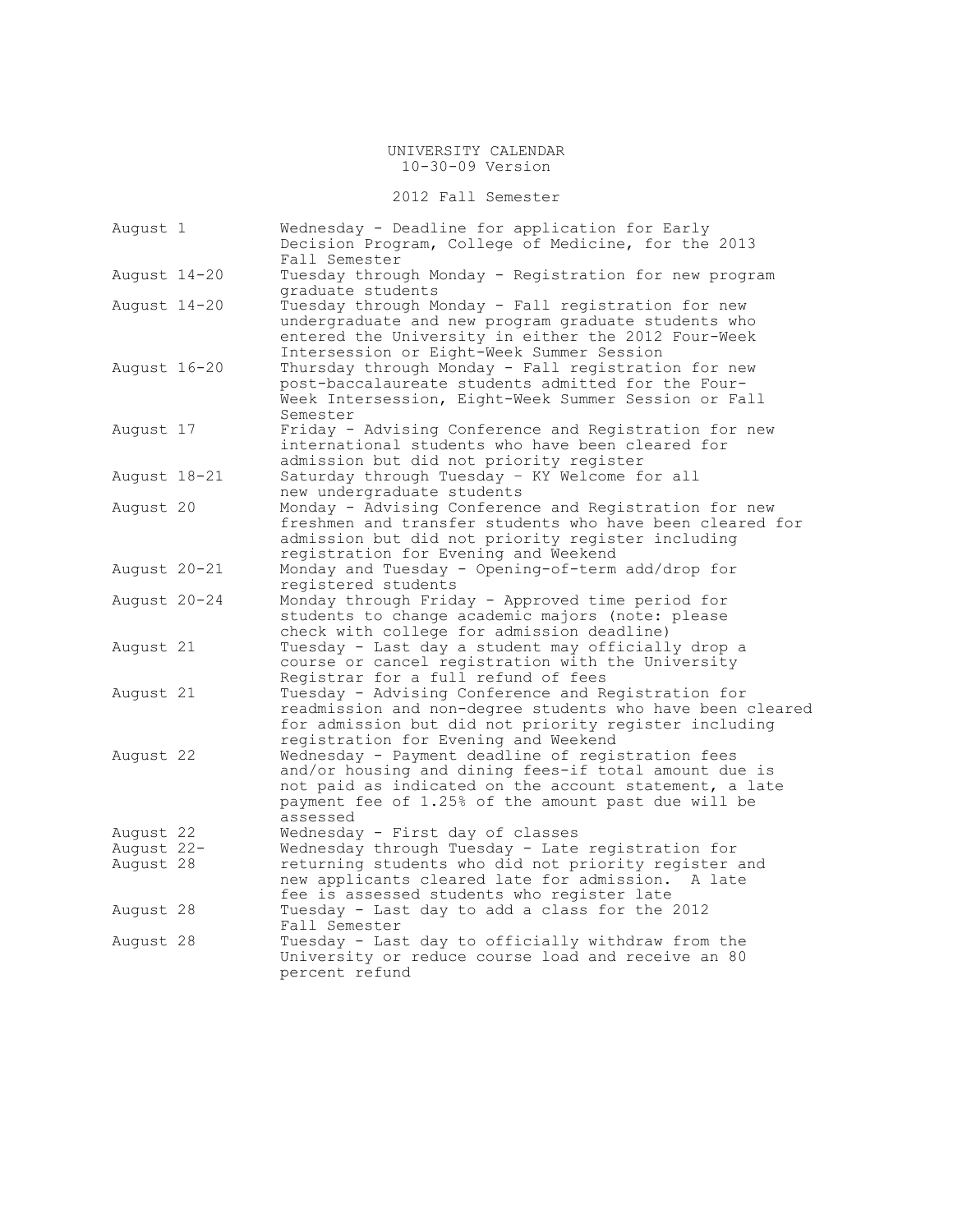## 2012 Fall Semester

| August 28      | Tuesday - Last day for students in the Employee<br>Educational Program who registered and/or changed<br>schedules after July 25 to submit EEP form to Human |
|----------------|-------------------------------------------------------------------------------------------------------------------------------------------------------------|
|                | Resource Services to confirm 2012 Fall Semester                                                                                                             |
|                | registration and tuition waiver                                                                                                                             |
| September 3    | Monday - Labor Day - Academic Holiday                                                                                                                       |
| September 12   | Wednesday - Last day to drop a course without it                                                                                                            |
|                | appearing on the student's transcript                                                                                                                       |
| September 12   | Wednesday - Last day to change grading option (pass/                                                                                                        |
|                | fail to letter grade or letter grade to pass/fail;                                                                                                          |
|                | credit to audit or audit to credit)                                                                                                                         |
| September 19   | Wednesday - Last day to officially withdraw from the<br>University or reduce course load and receive a 50                                                   |
|                | percent refund                                                                                                                                              |
| September 20   | Thursday - Deadline for submission of application and                                                                                                       |
|                | all required documents to the Office of Undergraduate                                                                                                       |
|                | Admission and University Registrar for change of residency                                                                                                  |
|                | status for 2012 Fall Semester                                                                                                                               |
| October 4      | Thursday - Last day for doctoral candidates for a                                                                                                           |
|                | December degree to submit a Notification of Intent to                                                                                                       |
|                | schedule a final examination in The Graduate School                                                                                                         |
| October 15     | Monday - Deadline for submission of application and                                                                                                         |
|                | all required documents to the Office of Admissions                                                                                                          |
|                | for undergraduate applicants planning to attend                                                                                                             |
|                | November Advising Conference (including registration                                                                                                        |
|                | for spring classes)                                                                                                                                         |
| October 15     | Monday - Midterm of 2012 Fall Semester                                                                                                                      |
| October 16-    | Tuesday through Monday - Approved time period for                                                                                                           |
| October 29     | students to change academic majors (note: please                                                                                                            |
|                | check with college for admission deadline)                                                                                                                  |
| Oct. $29-$     | Monday through Tuesday - Priority registration for the                                                                                                      |
| November 20    | 2013 Spring Semester                                                                                                                                        |
| November 1     | Thursday - Deadline for completed AMCAS application,                                                                                                        |
|                | College of Medicine, for the 2013 Fall Semester                                                                                                             |
| November 2     | Friday - Last day to withdraw from the University or                                                                                                        |
|                | reduce course load. Students can withdraw or reduce                                                                                                         |
|                | course load after this date only for "urgent non-academic                                                                                                   |
|                | reasons."                                                                                                                                                   |
| Nov. 6         | Tuesday -- Presidential Election Day                                                                                                                        |
| November 16    | Friday - 2013 Spring Semester Advising Conference for                                                                                                       |
|                | new and readmitted undergraduate students                                                                                                                   |
| November 21-24 | Wednesday through Saturday - Thanksgiving                                                                                                                   |
|                | Academic Holidays                                                                                                                                           |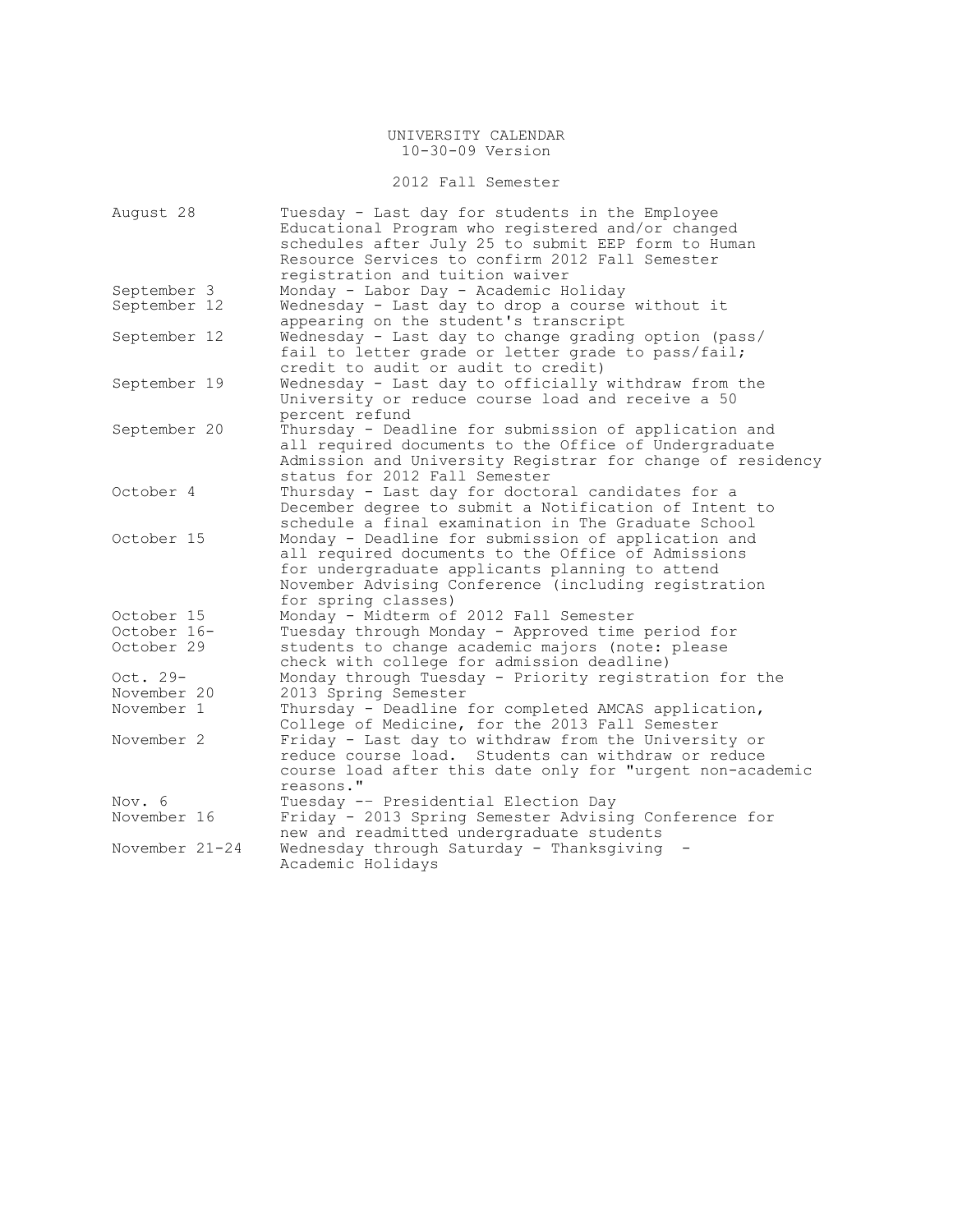### 2012 Fall Semester

| November 28-   | Wednesday through Monday - Add/Drop for registered           |
|----------------|--------------------------------------------------------------|
| December 17    | students for the 2013 Spring Semester                        |
| November 30    | Last day for filing an application for a May 2013            |
|                | undergraduate degree in college dean's office                |
| December 1     | Saturday-Deadline for submission of application and          |
|                | receipt of all materials for admission, readmission or       |
|                | transfer to the College of Law for the 2013 Spring           |
|                | Semester                                                     |
| December 3     | Monday - Deadline for applying for admission to the Graduate |
|                | School for the 2013 Spring Semester.                         |
| December 5     | Wednesday - Last day for students in the Employee            |
|                | Program registered through December 5 to submit EEP          |
|                | form to Human Resource Services to confirm 2012 Spring       |
|                | Semester registration and tuition waiver                     |
| December 7     | Friday - Last day of classes                                 |
| December 10-14 | Monday through Friday - Final Examinations                   |
| December 14    | Friday - End of 2012 Fall Semester                           |
| December 17    | Monday - Final deadline for submission of grades to the      |
|                | Registrar's Office by 4 p.pm.                                |

\* These dates are under review and are subject to change.

## SUMMARY OF TEACHING DAYS, FALL SEMESTER 2012

|           | Mon. | Tues. | Wed. | Thurs. | Fri. | Sat. | Teaching Days |    |
|-----------|------|-------|------|--------|------|------|---------------|----|
| August    |      |       |      |        |      |      | August        |    |
| September |      | 4     | 4    | 4      |      | 5    | September     | 24 |
| October   | ᄂ    | ∽     | ᄂ    |        |      | 4    | October       | 27 |
| November  |      |       |      |        |      |      | November      |    |
| December  |      |       |      |        |      |      | December      | 6  |
| Totals    | 14   | 14    | 15   | 15     | ገ ካ  | 14   |               | 87 |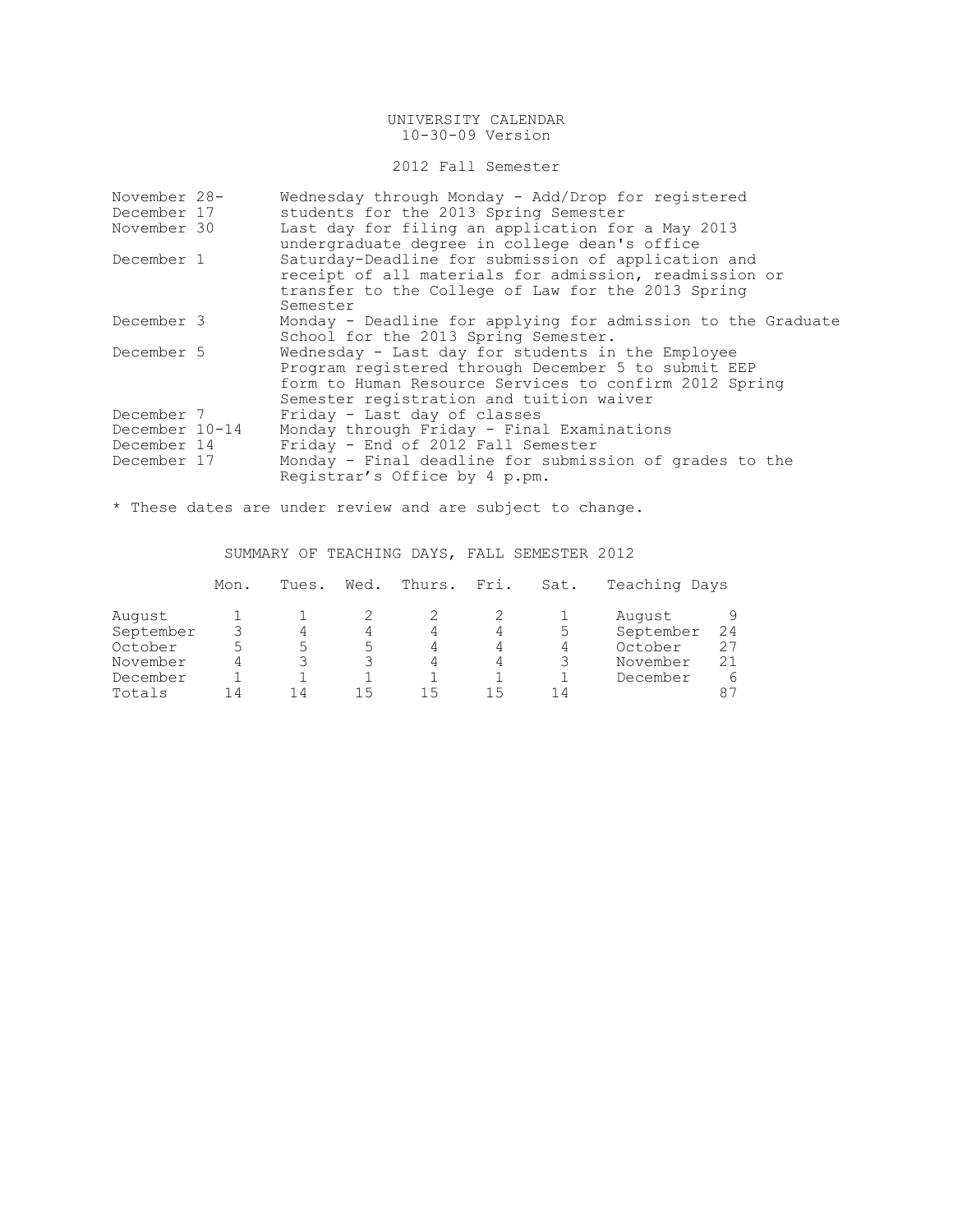## 2013 Spring Semester

| February 15<br>2012<br>March 15<br>2012 | Wednesday - Priority filing deadline for the 2012-2013<br>academic year for financial aid for entering freshman<br>Thursday - Priority filing deadline for the 2012-2013<br>academic year for financial aid for continuing and              |
|-----------------------------------------|---------------------------------------------------------------------------------------------------------------------------------------------------------------------------------------------------------------------------------------------|
| August 15<br>2012                       | transfer students<br>Wednesday - Deadline for international applications to<br>be submitted to The Graduate School for the 2013<br>Spring Semester                                                                                          |
| September 15<br>2012                    | Saturday - Deadline for applying with college deans<br>for reinstatement after a second academic suspension<br>for the 2013 Spring Semester                                                                                                 |
| October 1<br>2012                       | Monday - Deadline for students to schedule an<br>appointment for reinstatement in all colleges for the<br>2013 spring semester                                                                                                              |
| October 15<br>2012                      | Monday - Deadline for submission of application and<br>all required documents to the Office of Admissions<br>for undergraduate applicants planning to attend<br>November Advising Conference (including registration<br>for spring classes) |
| October 15<br>2012                      | Monday - Deadline for undergraduate international<br>applicants to submit 2013 Spring Semester application                                                                                                                                  |
| November 16<br>2012                     | Friday - Advising Conference for freshmen, transfer,<br>readmission students admitted for spring 2013                                                                                                                                       |
| November 28-<br>December 17<br>2012     | Wednesday through Monday - Add/Drop for registered<br>students for the 2013 Spring Semester                                                                                                                                                 |
| December 1<br>2012                      | Saturday - Final deadline for submission of<br>application and all required documents to the Office<br>of Admissions for undergraduate admission for the<br>2013 Spring Semester.                                                           |
| December 3<br>2012                      | Monday - Deadline for applying for admission to<br>the Graduate School for the 2013 Spring<br>Semester.                                                                                                                                     |
| December 5<br>2012                      | Wednesday - Last day for students in the Employee<br>Educational Program registered through December 5 to<br>submit EEP form to Human Resource Services to confirm<br>2013 Spring Semester registration and tuition waiver                  |
| January 2-7                             | Wednesday through Monday - Registration for new program<br>graduate students                                                                                                                                                                |
| January 3-7                             | Thursday through Monday - Registration for new post-<br>baccalaureate students                                                                                                                                                              |
| January 4                               | Friday - International Student Advising Conference                                                                                                                                                                                          |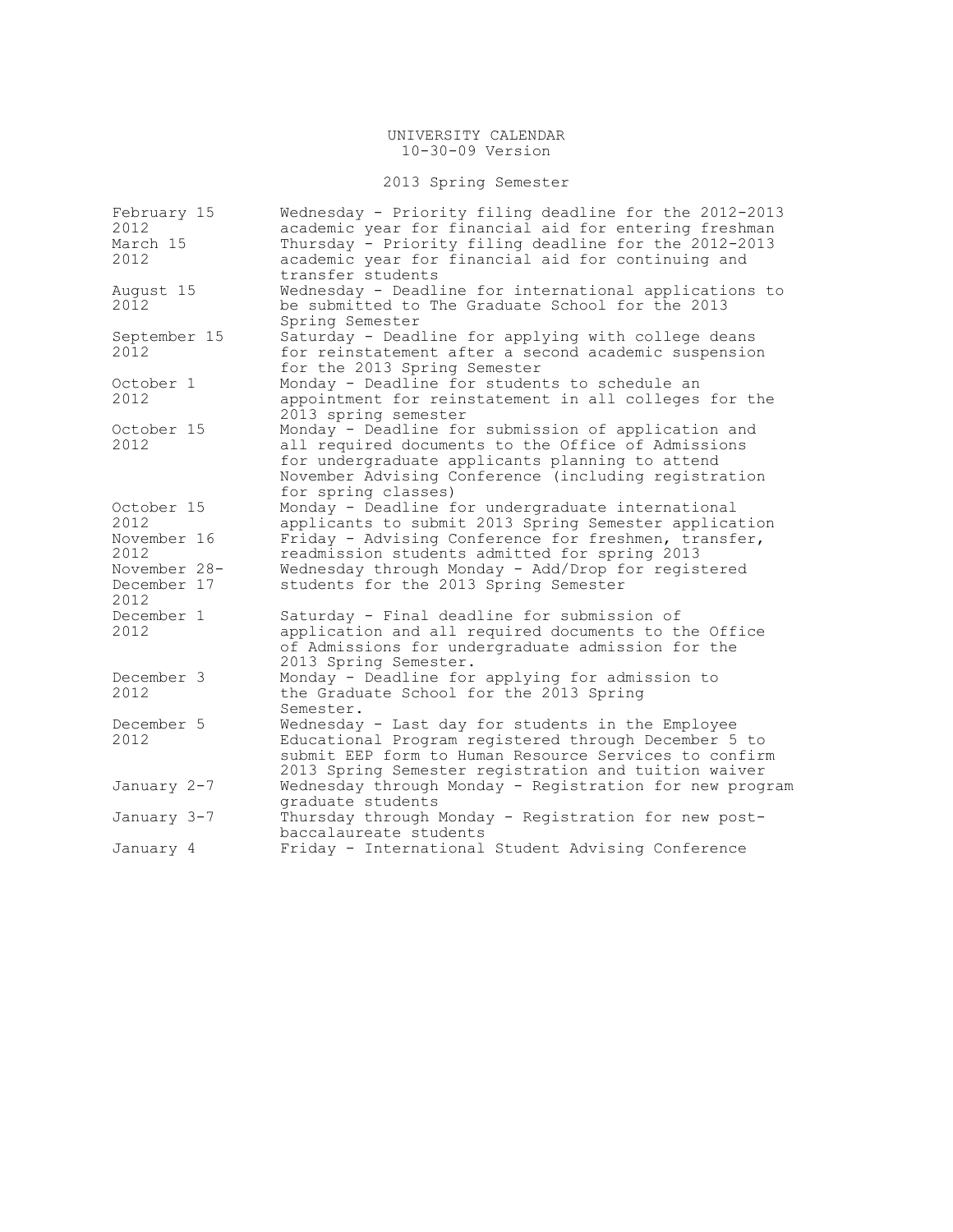2013 Spring Semester

| January 7    | Monday - Advising Conference and Registration for new<br>freshman and transfer students who have been cleared for<br>admission but did not priority register including                                                                                 |
|--------------|--------------------------------------------------------------------------------------------------------------------------------------------------------------------------------------------------------------------------------------------------------|
| January 7-8  | registration for Evening and Weekend<br>Monday and Tuesday - Opening-of-term add/drop for<br>registered students                                                                                                                                       |
| January 8    | Tuesday - Last day a student may officially drop a<br>course or cancel registration with the University<br>Registrar for a full refund of fees                                                                                                         |
| January 8    | Tuesday - Advising Conference and Registration for<br>readmission and non-degree students including registration<br>for Evening and Weekend                                                                                                            |
| January 9    | Wednesday - First day of classes                                                                                                                                                                                                                       |
| January 9–15 | Wednesday through Tuesday - Late registration for<br>returning students who did not priority register and<br>new applicants cleared late for admission. A late<br>fee is assessed students who register late.                                          |
| January 15   | Tuesday - Last day to add a class for the 2013 Spring<br>Semester                                                                                                                                                                                      |
| January 15   | Tuesday - Last day to officially withdraw from the<br>University or reduce course load and receive an 80<br>percent refund                                                                                                                             |
| January 15   | Tuesday - Last day for students in the Employee<br>Educational Program who registered and/or changed schedules<br>after December 5 to submit EEP form to Human Resource<br>Services to confirm 2013 Spring Semester registration and<br>tuition waiver |
| January 21   | Monday - Martin Luther King Birthday - Academic<br>Holiday                                                                                                                                                                                             |
| January 22   | Tuesday - Payment deadline of registration fees and/or<br>housing and dining fees-if total amount due is not<br>paid as indicated on the account statement, a late<br>payment fee of 1.25% of the amount past due will be<br>assessed                  |
| January 30   | Wednesday - Last day to drop a course without it<br>appearing on the student's transcript                                                                                                                                                              |
| January 30   | Wednesday - Last day to change grading option (pass/<br>fail to letter grade or letter grade to pass/fail;<br>credit to audit or audit to credit)                                                                                                      |
| February 1   | Friday - Deadline for international applications to<br>be submitted to The Graduate School for the 2013 Fall<br>Semester                                                                                                                               |
| February 1   | Friday - Preferred deadline for submitting application<br>for admission to the College of Dentistry for the 2013<br>Fall Semester                                                                                                                      |
| February 6   | Wednesday - Last day to officially withdraw from the<br>University or reduce course load and receive a<br>50 percent refund                                                                                                                            |
| February 7   | Thursday - Deadline for submission of application and<br>all required documents to the Office of Undergraduate<br>Admission and University Registrar for change of residency<br>status for 2013 Spring Semester                                        |

UNIVERSITY CALENDAR 10-30-09 Version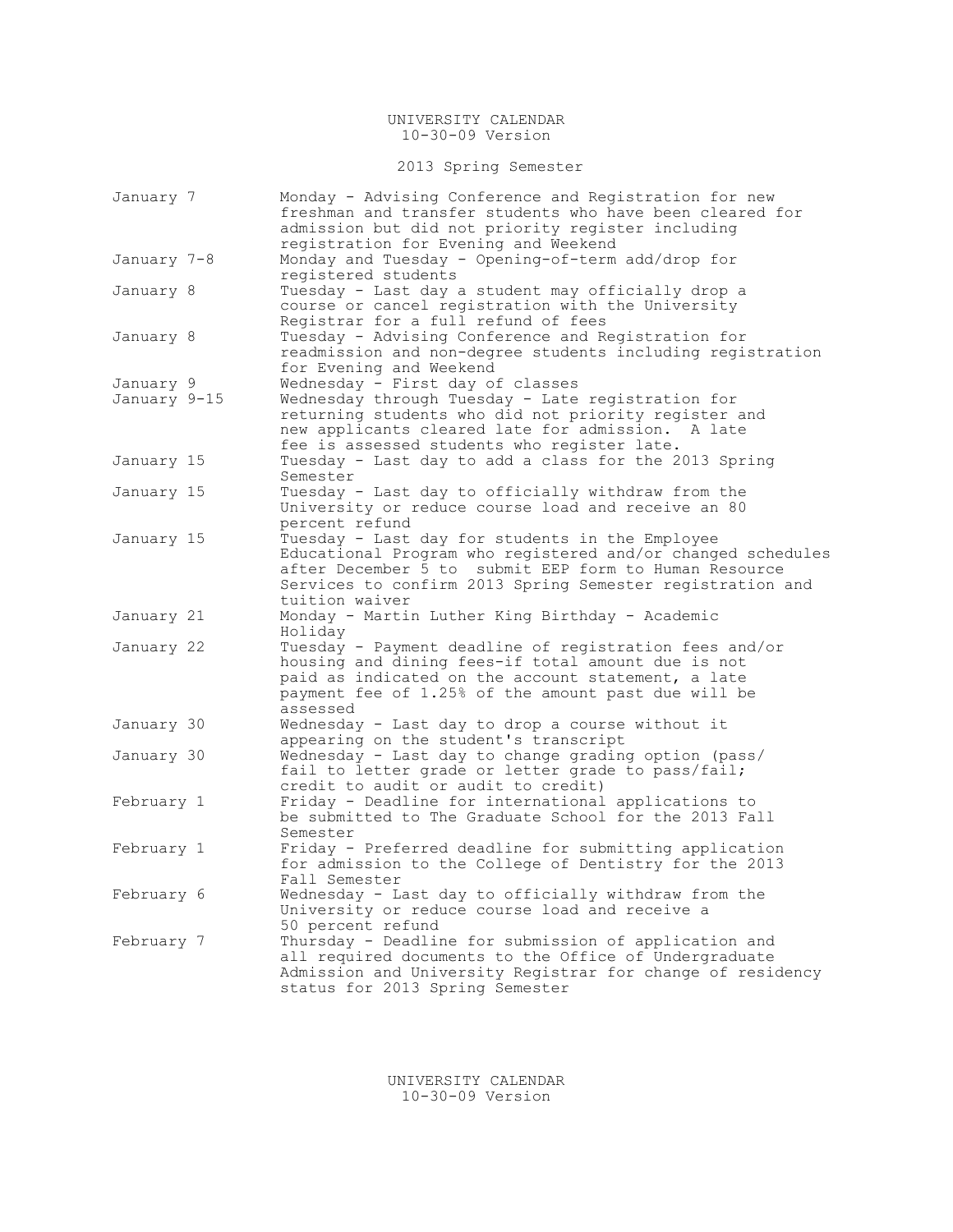2013 Spring Semester

| February 21          | Thursday - Last day for doctoral candidates for a May<br>degree to submit a Notification of Intent to schedule<br>a final examination in The Graduate School |
|----------------------|--------------------------------------------------------------------------------------------------------------------------------------------------------------|
| Feb. 25-             | Monday-Wednesday - Students are prohibited from                                                                                                              |
| April 17             | changing academic major                                                                                                                                      |
| March 1              | Friday - Last day for submission of application for                                                                                                          |
|                      | admission to the College of Law for the 2013 Fall                                                                                                            |
|                      | Semester                                                                                                                                                     |
| March 4              | Monday - Midterm of 2013 Spring Semester                                                                                                                     |
| March 11-16          | Monday through Saturday - Spring Vacation - Academic<br>Holidays                                                                                             |
| March 25-            | Monday through Tuesday - Priority registration for the                                                                                                       |
| April 16             | 2013 Fall Semester and both 2013 Summer Sessions                                                                                                             |
| March 29             | Friday - Last day to withdraw from the University or                                                                                                         |
|                      | reduce course load. Students cam withdraw or reduce                                                                                                          |
|                      | course load after this date only for "urgent non-                                                                                                            |
| April 5              | academic reasons."<br>Friday - Deadline for applying for admission to the Graduate                                                                           |
|                      | School for the 2013 Four-Week Summer                                                                                                                         |
|                      | Session.                                                                                                                                                     |
| April 26             | Friday - Last day of classes                                                                                                                                 |
| April 29-May 3       | Monday through Friday - Final Examinations                                                                                                                   |
| April 30-            | Tuesday through Monday - Four-Week Intersession                                                                                                              |
| May 6                | registration and add/drop continue for students                                                                                                              |
|                      | enrolled in the 2013 Spring Semester                                                                                                                         |
| April 30-            | Tuesday through Wednesday - Eight-Week Summer Session                                                                                                        |
| June 5               | registration and add/drop continue for students                                                                                                              |
|                      | enrolled in the 2013 Spring Semester                                                                                                                         |
| April 30-<br>June 15 | Tuesday through Saturday - Add/Drop for priority<br>registered students for the 2013 Fall Semester                                                           |
| May 3                | Friday - End of 2013 Spring Semester                                                                                                                         |
| May 5                | Sunday - Commencement                                                                                                                                        |
| May 6                | Monday - Final deadline for submission of grades to the                                                                                                      |
|                      | Registrar's office by 4 p.m.                                                                                                                                 |
| May $6-$             | College of Pharmacy 15-Week Summer Term                                                                                                                      |
| August 17            |                                                                                                                                                              |

\* These dates are under review and are subject to change.

# SUMMARY OF TEACHING DAYS, SPRING SEMESTER 2012

|          | Mon. | Tues. | Wed. | Thurs. Fri. |    | Sat. | Teaching Days |    |
|----------|------|-------|------|-------------|----|------|---------------|----|
| January  |      |       |      |             |    |      | January       | 19 |
| February |      |       | 4    | 4           |    | 4    | February      | 24 |
| March    |      |       |      |             | 4  | 4    | March         | 20 |
| April    |      |       | 4    | 4           | 4  |      | April         | 23 |
| May      |      |       |      |             |    |      | May           |    |
| Totals   | 1 ว  | 14    |      | 15          | 15 | 14   |               | 86 |

UNIVERSITY CALENDAR 10-30-09 Version

2013 Four-Week – First Summer Session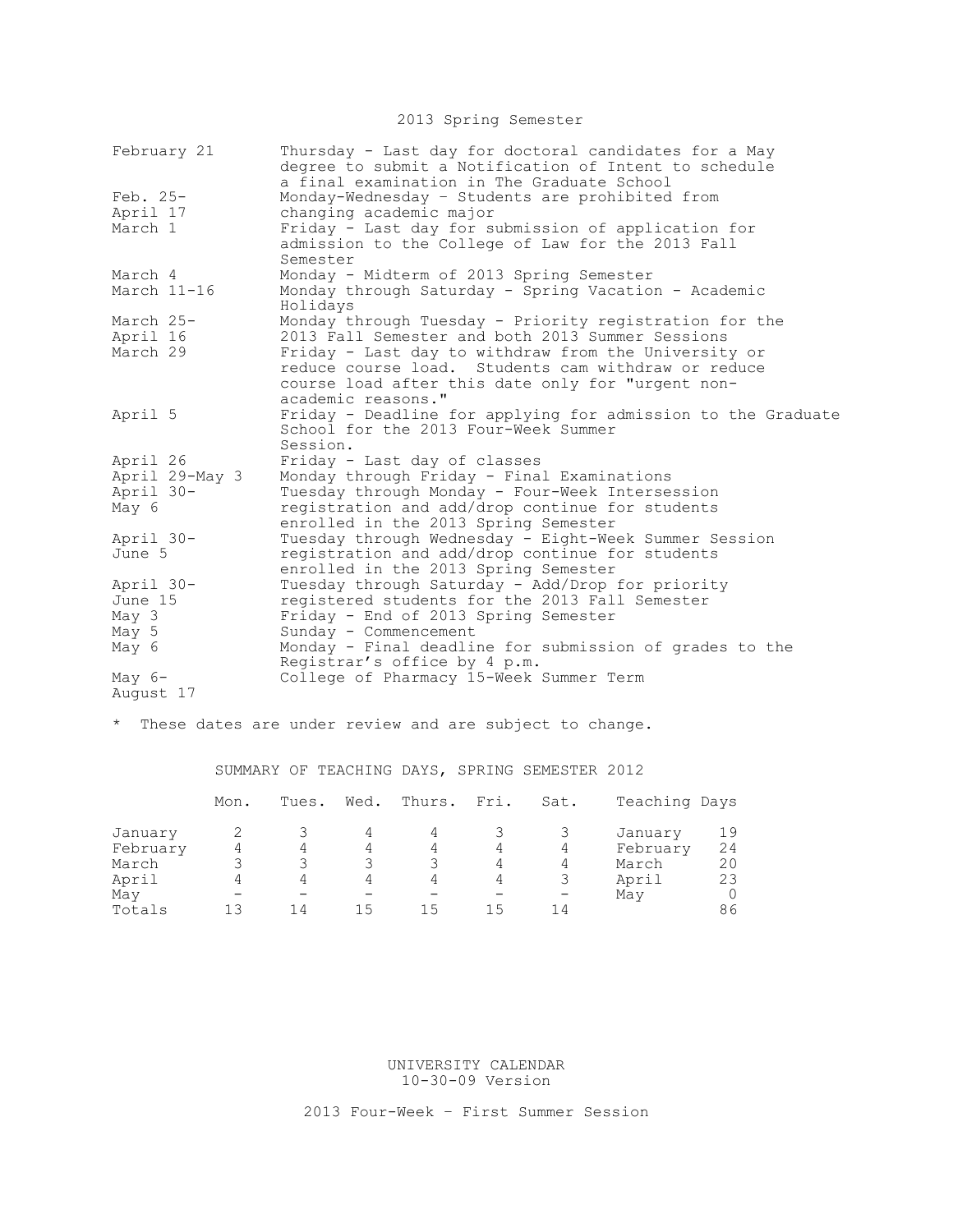| March 1  |           | Friday - Applications available to apply for<br>financial aid for the 4 week and/or the 8 week summer<br>term(s)                                                                                      |
|----------|-----------|-------------------------------------------------------------------------------------------------------------------------------------------------------------------------------------------------------|
|          | March 15  | Friday - Priority filing deadline for financial aid for the<br>4 week and/or the 8 week summer term (s)                                                                                               |
| April 5  |           | Friday - Deadline for applying for admission to the Graduate<br>School for the 2013 Four-Week Summer<br>Session.                                                                                      |
|          | April 15  | Monday - Deadline for submission of application and<br>all required documents to the Office of Admissions<br>for undergraduate admission for the 2013 Four-Week<br>Intersession                       |
| May 6    | April 30- | Tuesday through Monday - Four-Week Intersession<br>registration and add/drop continue for students<br>enrolled in the 2013 Spring Semester                                                            |
| May 6    |           | Monday - Beginning of College of Pharmacy 15-week<br>Summer Term                                                                                                                                      |
| May 6    |           | Monday - Advising Conference and Registration for new<br>and returning students                                                                                                                       |
| May 6    |           | Monday - Deadline for applying for admission to the Graduate<br>School for the 2013 Eight Week Summer Session.                                                                                        |
| May 7    |           | Tuesday - First day of classes                                                                                                                                                                        |
| May 7    |           | Tuesday - Last day a student may officially drop a<br>course or cancel registration with the University<br>Registrar for a full refund of fees                                                        |
| May 7-8  |           | Tuesday through Wednesday - Late registration for<br>returning students not already registered and new<br>applicants cleared late for admission. A late<br>fee is assessed students who register late |
| May 8    |           | Wednesday - Last day to add a class for the 2013<br>Four-Week Intersession                                                                                                                            |
| May 8    |           | Wednesday - Last day to officially withdraw from the<br>University or reduce course load and receive an 80<br>percent refund                                                                          |
| May 8    |           | Wednesday - Last day for students in the Employee<br>Educational Program to submit EEP form to Human<br>Resource Services for tuition waiver for the 2013<br>Four-Week Intersession                   |
| May $13$ |           | Monday - Last day to drop a course without it<br>appearing on the student's transcript                                                                                                                |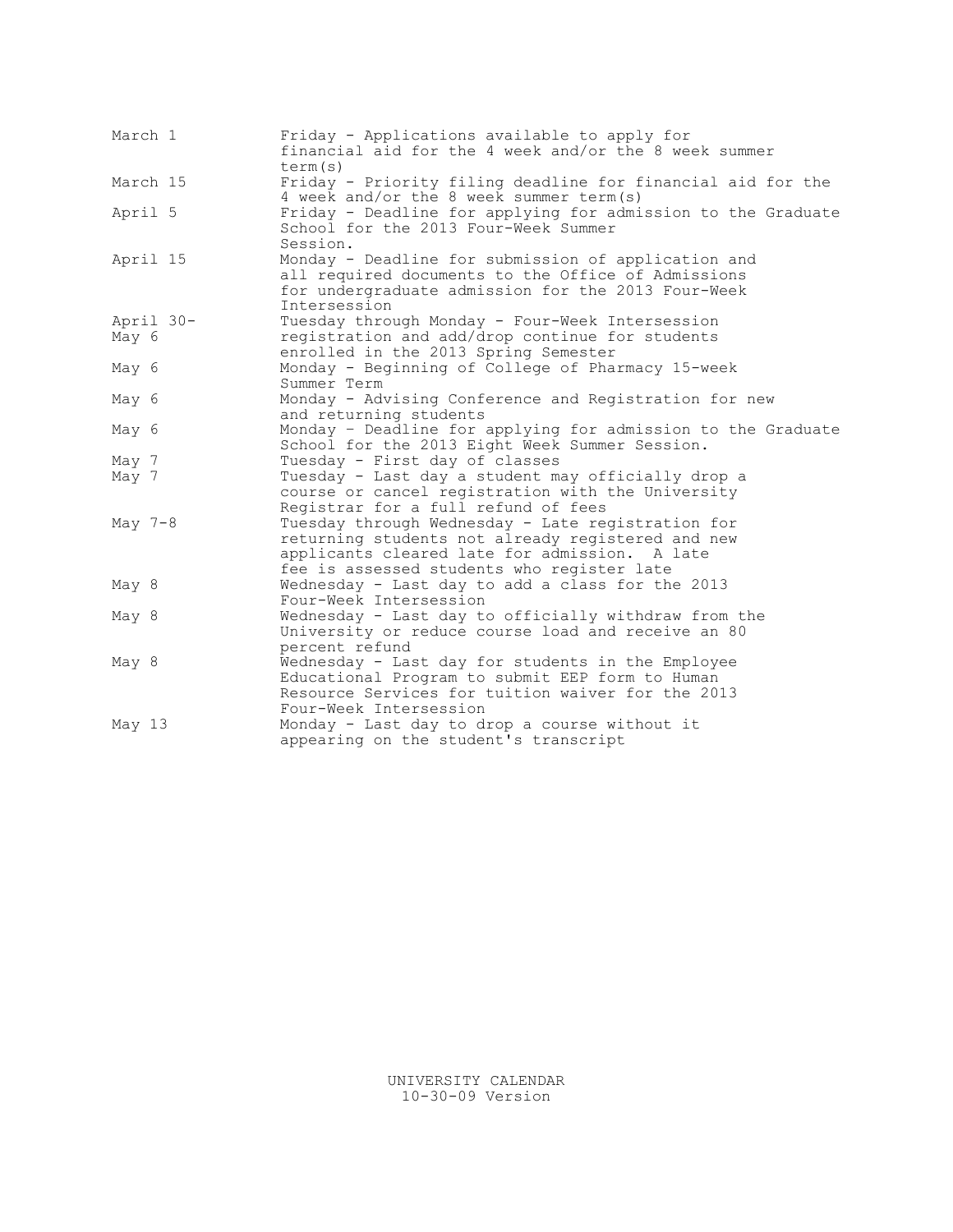2013 Four-Week - First Summer Session

| May $13$                                                  | Monday - Last day to change grading option (pass/fail<br>to letter grade or letter grade to pass/fail; credit<br>to audit or audit to credit) |
|-----------------------------------------------------------|-----------------------------------------------------------------------------------------------------------------------------------------------|
| May 14<br>percent refund                                  | Tuesday - Last day to officially withdraw from the<br>University or reduce course load and receive a 50                                       |
| May $15-$                                                 | Wednesday through Wednesday - Eight-Week registration                                                                                         |
| June 5                                                    | and add/drop for students who entered the University                                                                                          |
|                                                           | in the 2013 Four-Week Intersession                                                                                                            |
| May 20                                                    | Monday - Midterm of 2013 Four-Week Intersession                                                                                               |
| May 22                                                    | Wednesday - Payment deadline of registration fees and/or                                                                                      |
|                                                           | housing and dining fees-if total amount due is not paid as                                                                                    |
|                                                           | indicated on the account statement, a late payment fee of                                                                                     |
|                                                           | 1.25% of the amount past due will be assessed                                                                                                 |
| May $22$                                                  | Wednesday - Last day to withdraw from the University or                                                                                       |
|                                                           | reduce course load. Students can withdraw or reduce course                                                                                    |
|                                                           | load after this date only for "urgent non-academic reasons."                                                                                  |
| May $27$                                                  | Monday - Memorial Day - Academic Holiday                                                                                                      |
| May 29                                                    | Wednesday - Last day for doctoral candidates for an                                                                                           |
|                                                           | August degree to submit a Notification of Intent to<br>schedule a final examination in The Graduate School                                    |
| June 4                                                    | Tuesday - Final Examinations                                                                                                                  |
| June 4                                                    | Tuesday - End of 2013 Four-Week Intersession                                                                                                  |
| June 5                                                    | Wednesday - Deadline for submission of application and all                                                                                    |
|                                                           | required documents to the Office of Undergraduate Admission                                                                                   |
|                                                           | and University Registrar for change of residency status for                                                                                   |
|                                                           | the Four-Week and the Eight-Week Summer Sessions                                                                                              |
| June 7                                                    | Friday - All grades due in Registrar's Office by                                                                                              |
| 12 noon                                                   |                                                                                                                                               |
| * These dates are under review and are subject to change. |                                                                                                                                               |

SUMMARY OF TEACHING DAYS, 2012 FOUR-WEEK INTERSESSION

|                       | Mon. |                   |                               | Tues. Wed. Thurs. Fri. Sat.   |   |     | Teaching Days |  |
|-----------------------|------|-------------------|-------------------------------|-------------------------------|---|-----|---------------|--|
| May<br>June<br>Totals |      | $\Delta$<br>$5 -$ | 4<br>$\overline{\phantom{m}}$ | 4<br>$\overline{\phantom{m}}$ | 4 | - 3 | Mav<br>June   |  |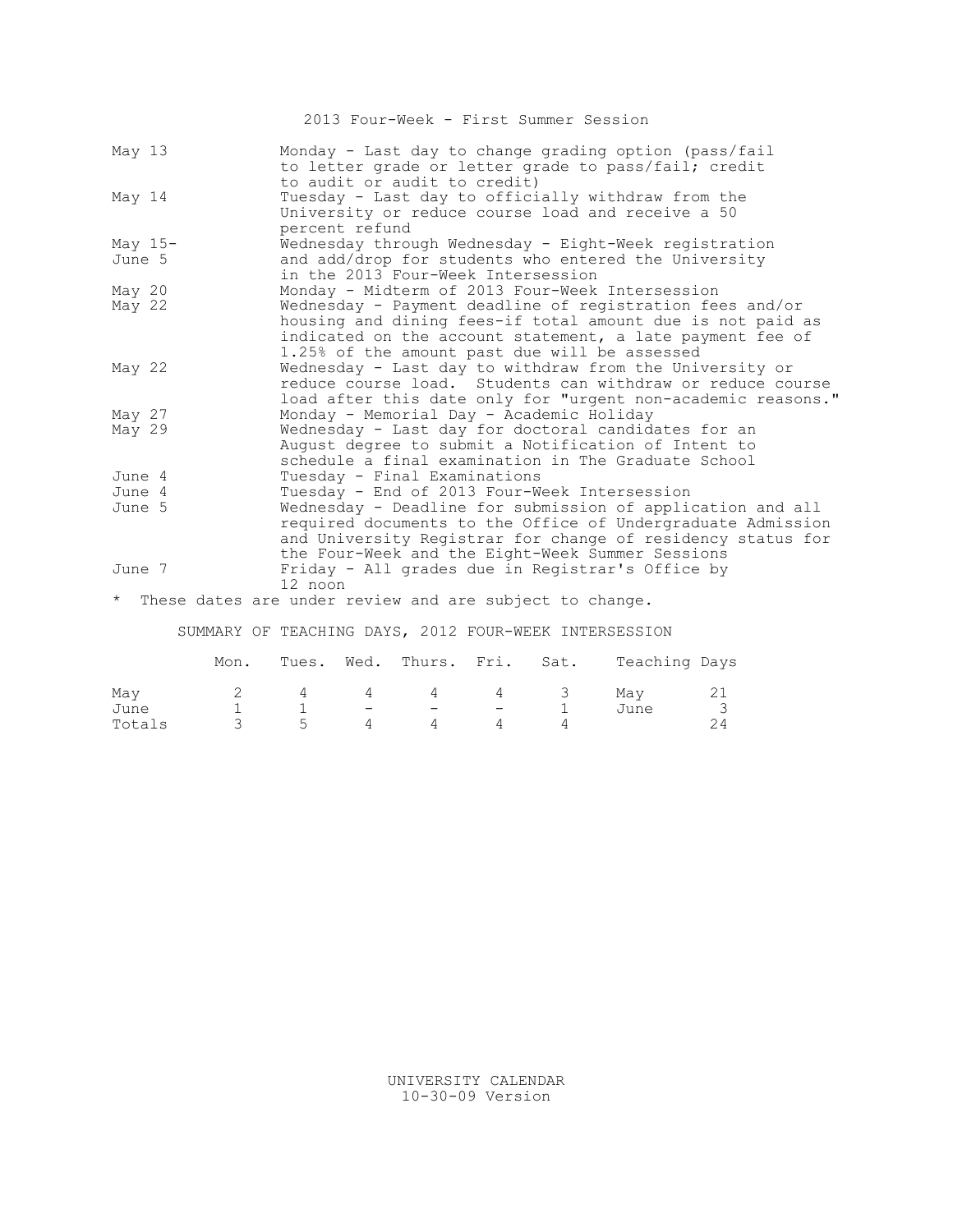2013 Eight-Week - Second Summer Session

| March 1    | Friday - Applications available to apply for financial<br>aid for the 4 week and/or the 8 week summer term(s)                                                                                                             |
|------------|---------------------------------------------------------------------------------------------------------------------------------------------------------------------------------------------------------------------------|
| March 15   | Friday - Priority filing deadline for financial aid for<br>the 4 week and/or the 8 week summer term(s)                                                                                                                    |
| April 5    | Friday - Deadline for applying for admission to The Graduate<br>School for the 2013 Four Week Summer Intersession.                                                                                                        |
| April 30-  | Tuesday through Wednesday - Eight-Week Summer Session                                                                                                                                                                     |
| June 5     | registration and add/drop continue for students<br>enrolled in the 2013 Spring Semester                                                                                                                                   |
| May 6      | Monday - Deadline for applying for admission to the Graduate<br>School for the 2013 Eight Week Summer Session.                                                                                                            |
| May 15     | Wednesday - Deadline for submission of application and<br>all required documents to the Office of Admissions<br>for undergraduate admission for the 2013 Eight-Week<br>Summer Session.                                    |
| May $15-$  | Wednesday through Wednesday - Eight-Week registration                                                                                                                                                                     |
| June 5     | and add/drop for students who entered the University<br>in the 2013 Four-Week Intersession                                                                                                                                |
| June 5     | Wednesday - Deadline for submission of application and all<br>required documents to the Office of Undergraduate Admission<br>and University Registrar for change of residency status for<br>the Eight-Week Summer Session |
| June 5     | Wednesday - Advising Conference and Registration for new and<br>returning students including registration for Evening and<br>Weekend                                                                                      |
| June 6     | Thursday - First day of classes                                                                                                                                                                                           |
| June 6     | Thursday - Last day a student may officially drop a<br>course or cancel registration with the University<br>Registrar for a full refund of fees                                                                           |
| June $6-7$ | Thursday through Friday - Late registration for<br>returning students not already registered and new<br>applicants cleared late for admission. A late<br>fee is assessed students who register late.                      |

UNIVERSITY CALENDAR 10-30-09 Version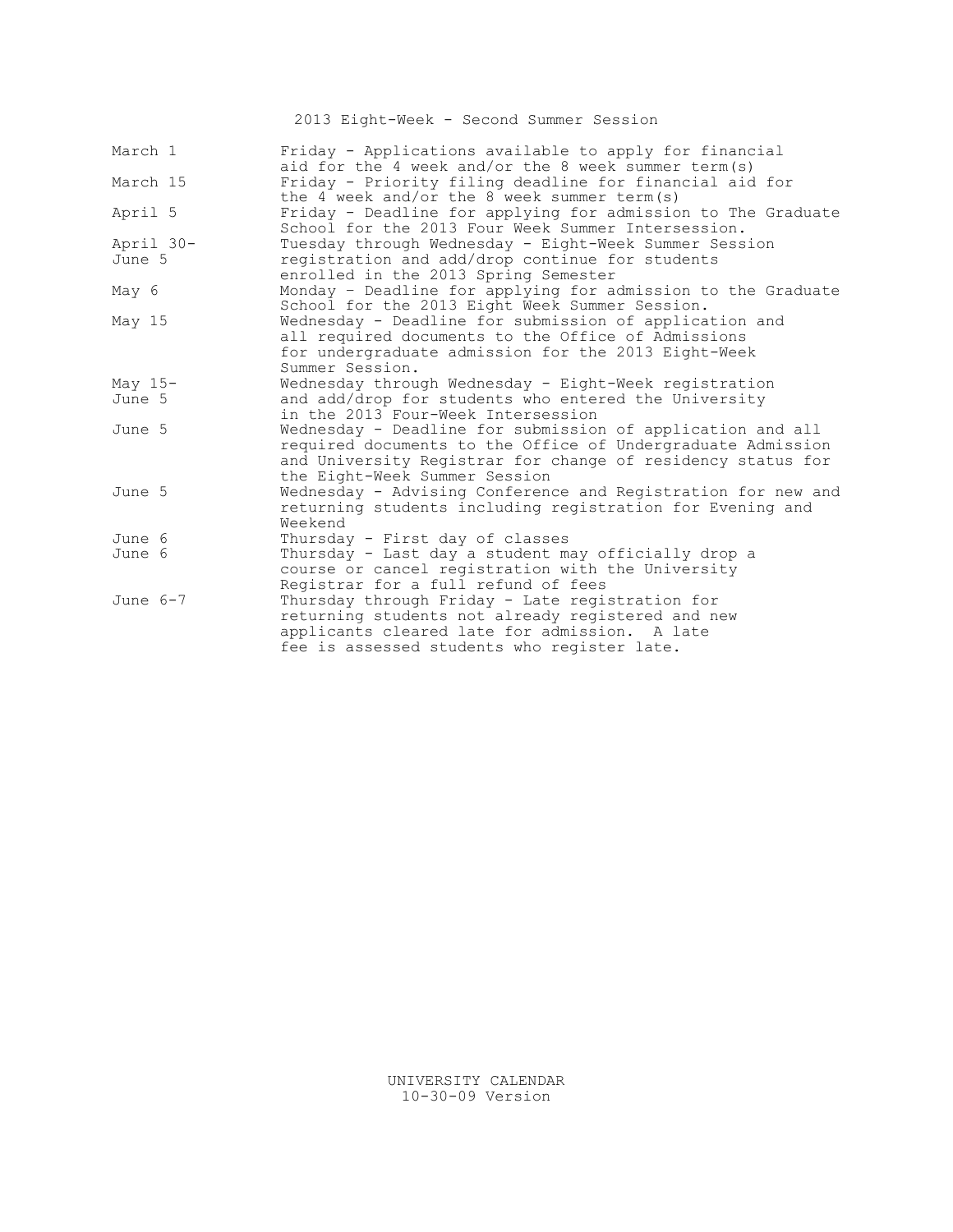|          | 2013 Eight-Week - Second Summer Session                                                                                                                                                                                            |
|----------|------------------------------------------------------------------------------------------------------------------------------------------------------------------------------------------------------------------------------------|
| June 7   | Friday - Last day to enter an organized class for the<br>2013 Eight-Week Summer Session                                                                                                                                            |
| June 7   | Friday - Last day to officially withdraw from the<br>University or reduce course load and receive an 80<br>percent refund                                                                                                          |
| June 7   | Friday - Last day for students in the Employee<br>Educational Program to submit EEP form to Human<br>Resource Services for tuition waiver for the 2013<br>Eight-Week Summer Session                                                |
| June 15  | Saturday- Deadline for international applications to<br>be submitted to The Graduate School for the<br>Spring Semester                                                                                                             |
| June 17  | Monday - Last day to change grading option (pass/fail<br>to letter grade or letter grade to pass/fail; audit<br>to credit or credit to audit)                                                                                      |
| June 17  | Monday - Last day to drop a course without it<br>appearing on the student's transcript                                                                                                                                             |
| June 17- | Summer Advising Conferences for new freshmen,                                                                                                                                                                                      |
| July 26  | (transfer) students, auditors, non-degree and<br>readmitted students enrolling for the 2013 Fall<br>Semester                                                                                                                       |
| June 20  | Thursday - Last day to officially withdraw from the<br>University or reduce course load and receive a 50<br>percent refund                                                                                                         |
| June 20  | Thursday - Last day to officially withdraw from the<br>University or reduce course load and receive a 50<br>percent refund                                                                                                         |
| June 21  | Friday - Last day for filing an application for an<br>August degree in college dean's office                                                                                                                                       |
| June 22  | Saturday- Payment deadline of registration fees and/or<br>housing and dining fees-if total amount due is not paid as<br>indicated on the account statement, a late payment fee of<br>1.25% of the amount past due will be assessed |
| July 4   | Thursday- Independence Day - Academic Holiday                                                                                                                                                                                      |
| July 5   | Friday- Midterm of 2013 Eight-Week Summer Session                                                                                                                                                                                  |
| July 10  | Wednesday - Last day to withdraw from the University<br>or reduce course load. Students can withdraw or<br>reduce course load after this date only for "urgent<br>non-academic reasons."                                           |
| July 19  | Friday - Deadline for applying for admission to the Graduate<br>School for the 2013 Fall Semester.                                                                                                                                 |
| August 1 | Thursday - Final Examinations                                                                                                                                                                                                      |
| August 1 | Thursday - End of 2013 Eight-Week Summer Session                                                                                                                                                                                   |
| August 2 | Friday - Last day for students in the Employee<br>Educational Program registered through August 2 to<br>submit EEP form to Human Resource Services to confirm<br>2013 Fall Semester registration and tuition waiver                |
| August 5 | Monday - Final deadline for submission of grades to the<br>Registrar's office by 12 noon                                                                                                                                           |